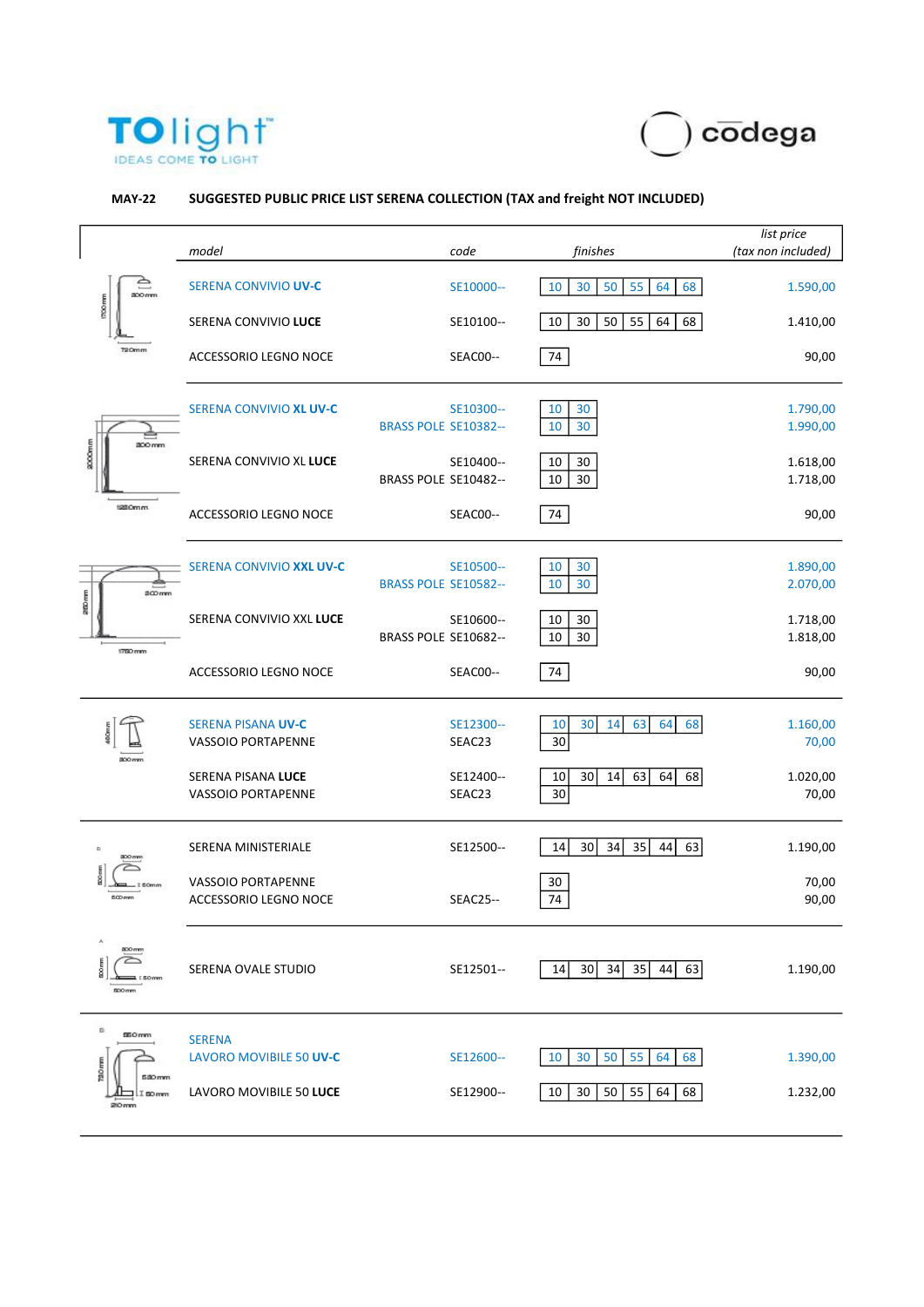| 720 mm<br>motions          | <b>SERENA</b><br>LAVORO VARIABILE 72 UV-C                     | SE12000--                   | 10<br>30<br>50<br>55<br>64<br>68     | 1.490,00         |
|----------------------------|---------------------------------------------------------------|-----------------------------|--------------------------------------|------------------|
| 50mm<br><b>SECHSEmm</b>    | <b>SERENA</b><br>LAVORO VARIABILE 72 LUCE                     | SE12100--                   | 10<br>30<br>50<br>55<br>64<br>68     | 1.332,00         |
| ک<br>700-000 mm            | SERENA RELAX 72 UV-C                                          | SE11000--                   | 10<br>30<br>50<br>55<br>64<br>68     | 1.590,00         |
| 720 mm                     | SERENA RELAX 72 LUCE                                          | SE11100--                   | 50<br>55<br>64<br>68<br>10<br>30     | 1.432,00         |
|                            | SERENA SOSPESA UV-C                                           | SE13000--                   | 55<br>10<br>30<br>50<br>64<br>68     | 1.260,00         |
| N⊎ ⊧aomm<br>100mm          | SERENA SOSPESA LUCE                                           | SE13100--                   | 55<br>10<br>30<br>50<br>64<br>68     | 1.092,00         |
| 90 <sub>mm</sub><br>800 mm | SERENA SOSPESA BI-LUCE                                        | SE14100--                   | 50<br>55<br>64<br>68<br>10<br>30     |                  |
|                            | ACCESSORIO ELASTICA 5mt.<br>ACCESSORIO ELASTICA 10mt.         | <b>SEAC05--</b><br>SEAC10-- | 30<br>10<br>10<br>30                 | ŗ<br>Ċ.          |
|                            | SERENA SET DISCHI DECORATIVI<br>SERENA PANNELLO ACUSTICO      | SEAC131<br>SEAC132          |                                      | 130,00<br>250,00 |
|                            | SERENA SOSPESA LUCE IND                                       | SE1350000                   | 30<br>50<br>55<br>64<br>68<br>10     | 1.242,00         |
|                            | SERENA PARETE LUCE                                            | SE14000--                   | 30<br>50<br>55<br>64<br>68<br>10     | 990,00           |
|                            | <b>SERENA PLAFONE 60 UV-C</b><br>(only luminaire)             | SE2000000                   | 30                                   | 920,00           |
|                            | <b>SERENA PLAFONE 60 LUCE</b><br>(only luminarie)             | SE2010000                   | 30                                   | 790,00           |
|                            |                                                               |                             |                                      |                  |
|                            | <b>SERENA PLQ-EX 60 UV-C</b>                                  | SE2100000                   | 55<br>10<br>30<br>50<br>64<br>68     | 920,00           |
|                            | (only luminaire)<br>SERENA PLQ-EX 60 LUCE<br>(only luminaire) | SE2110000                   | $10\,$<br>30<br>50<br>55<br>64<br>68 | 790,00           |
|                            | SERENA PLT-EX 60 UV-C                                         | SE2150000                   | 50<br>55<br>64<br>68<br>10<br>30     | 920,00           |
|                            | (only luminaire)<br>SERENA PLT-EX 60 LUCE                     | SE2160000                   | 30<br>50<br>55<br>64<br>10<br>68     | 790,00           |
|                            | (only luminaire)                                              |                             |                                      |                  |